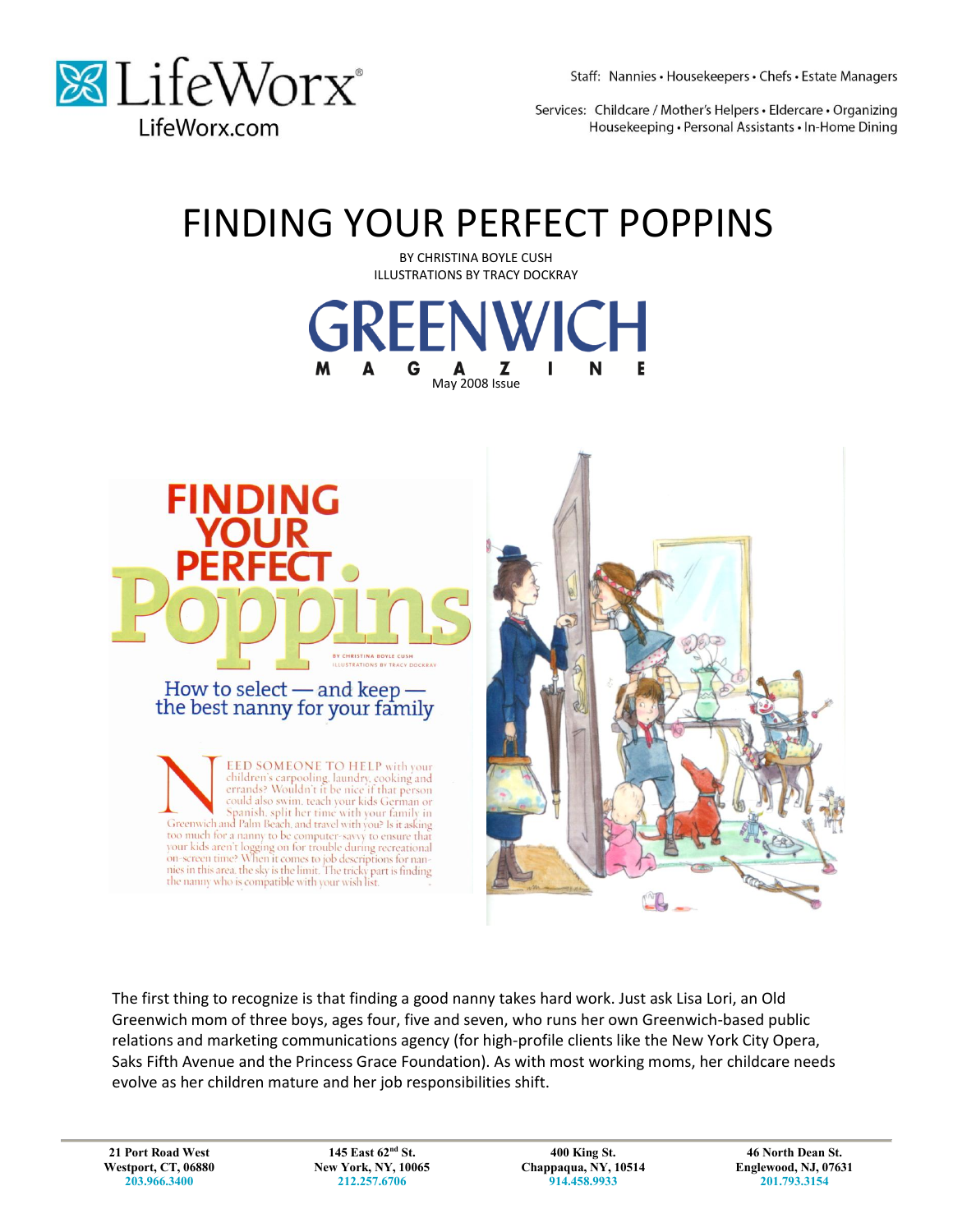Staff: Nannies · Housekeepers · Chefs · Estate Managers



Services: Childcare / Mother's Helpers · Eldercare · Organizing Housekeeping · Personal Assistants · In-Home Dining

"For the first four years of motherhood, we had au pairs who lived with us," says Lisa. "This was good at the time because my office was based down in SoHo, and I needed a very flexible schedule to help with the children [live-in au pairs typically work up to forty-five hours a week on a malleable schedule that you control]. But now because my children are in school all day or part of the day, and a typical week for me is working from my home or my Greenwich office a few half days and going into the city for client meetings and events, which are often at night, we use live-out, part-time nanny help. For a while, I've been working with the Katie Facey agency in Greenwich to find someone to help with the kids and some of my nonprofit business errands for the charity PR work I do."

Fairfield County is ripe with dynamic moms like Lisa who are raising children while working. According to childcare experts in this country, 48 percent of dual-income families like the Loris are turning to their own families for help rearing the kids. But in our part of the world, where many families are Manhattan transplants (originating from other states), and many jobs are transitory, asking Granny to be your nanny may not be feasible because she may not live close by. Or she may not want the gig because she's been there, done that — or has a job herself. So what's a working mom to do with her brood? Many local moms, especially those who are time-crunched and leery of looking for a nanny on their own, turn to reputable agencies — like Katie Facey, the Lindquist Group of Greenwich or LifeWorx in New Canaan — for help.

# **Bal Agrawal, president of LifeWorx, says, "A third of our profits come from nanny placements. Many New York City residents move into the community for a better quality of family life. There is then the commute and increased work hours, hence the need for nannies."** Agencies are an appealing alternative because they offer:

- Discretion (say you want to replace your current nanny)
- Convenience (saves you time not having to do all the screening)
- Experience (familiar with the ins and outs of household employment)
- Responsiveness (they can often respond with fully screened, viable candidates within forty-eight hours)
- Backup (you will always have a Plan B if your nanny is sick or if she is off-duty and you find yourself in a jam)

Of course, if the nanny placement turns out to be a mismatch, most agencies will help you remove her and find a more suitable choice. All of this peace of mind and customer service costs big bucks, though. If you work with a high-end agency in this area, you can expect to pay an agency fee of \$5,000 to \$15,000 and at least \$40,000 per year to the nanny.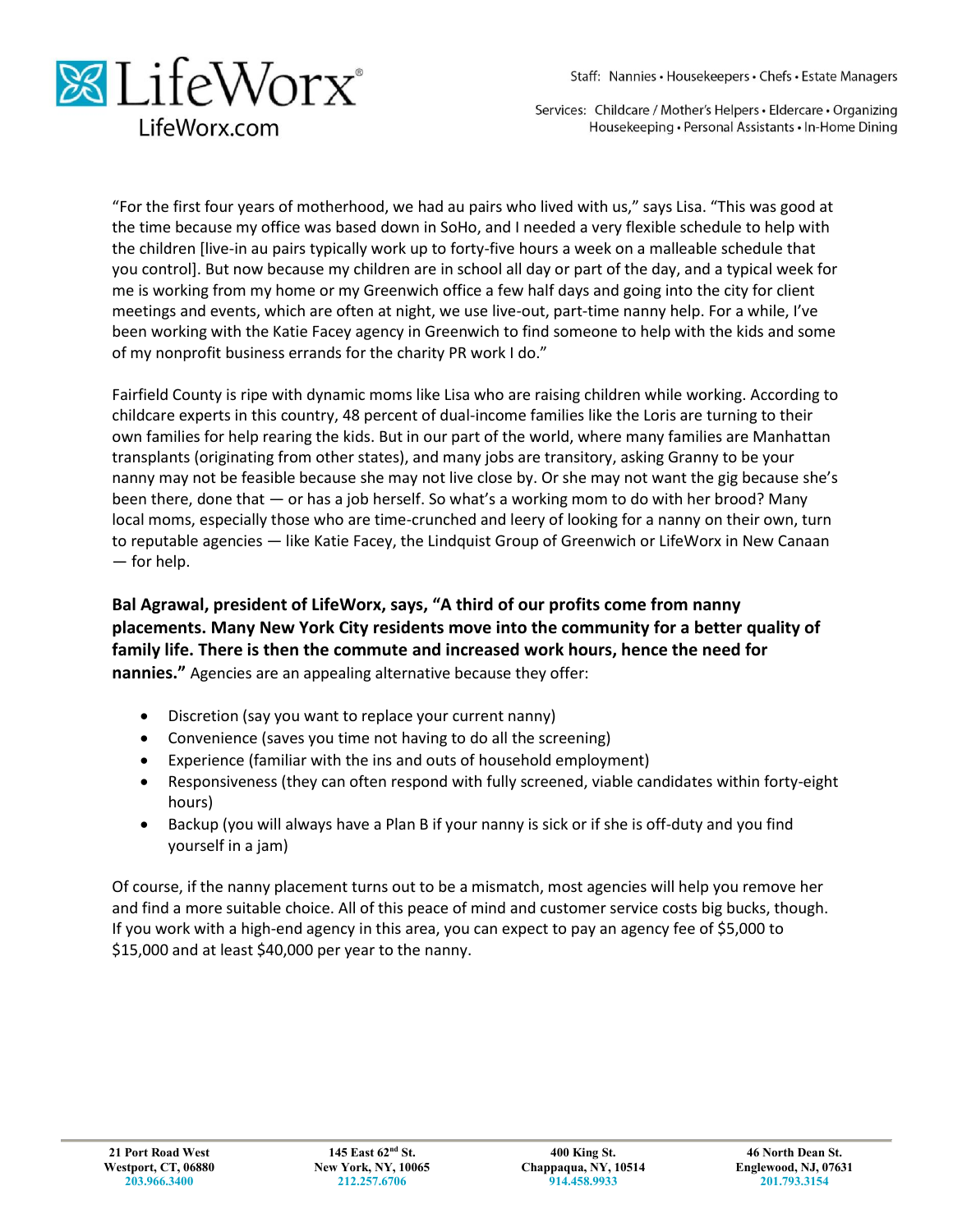



#### **DO-IT-YOURSELF-SEARCH**

Perhaps because agency fees are so hefty, many moms prefer to take charge of the nanny search themselves. We consulted with local childcare experts and moms to find out how to get started.

#### **1. The right personality**

Write down what qualities are important to you and consider what our experts deem important:

- Knowledge of child development. Nannies who understand why children behave as they do are more likely to respond to children appropriately.
- Emotional maturity. A nanny who can control her own reactions and who can soothe a child's volatile emotions is less likely to become overwhelmed and burned out.
- Relevant experience. If you have a newborn, you want a nanny who has cared for them before.
- Enjoys kids. Most nannies like children and want to be part of the family dynamic. If she is happy, playful and creative, she will probably be a natural around kids.
- Safety-conscious. If you are neurotic, you may want your nanny to be just as careful as you are.
- Hardworking and responsible. It's important that she show up where and when she's supposed to.

#### **2. Job description**

While coming up with your list, the rule of thumb is to be realistic: You can't expect a nanny to handle more than you can. For example, if you can't cook dinner while watching your three active kids, you shouldn't ask your nanny to do that either. Rather, you may need her to watch the kids while you cook or vice versa. According to Kristen King, a nanny counselor at the Lindquist Group, professional nannies typically take care of the children's laundry, meals, cleaning and errands. While it is not out of the question to ask the nanny to do some light housework or cooking, it is critical that such non-childrelated duties be clearly spelled out and agreed to up front.

"Most nannies are very helpful. They are just leery of stories they hear about women who take a nanny job and six months later are cleaning an entire house," says Kristen.

Ciara Thurlow echoes the importance of job clarity. A Darien mom of three boys under four, founder of CPT Styling (a business that provides personal shopping services as well as wardrobe coordinating and accessorizing) and co-head coach of the Wilton High School Girls' Varsity lacrosse team, she is constantly on the go. Ciara found her current nanny through Monarch, a New York City-based agency, and is enjoying a successful relationship because she took the time to spell out the rules and expectations on a three-page document.

"I am very happy. There was not any room for misunderstandings and no question as to what my wants and needs were," Ciara explains.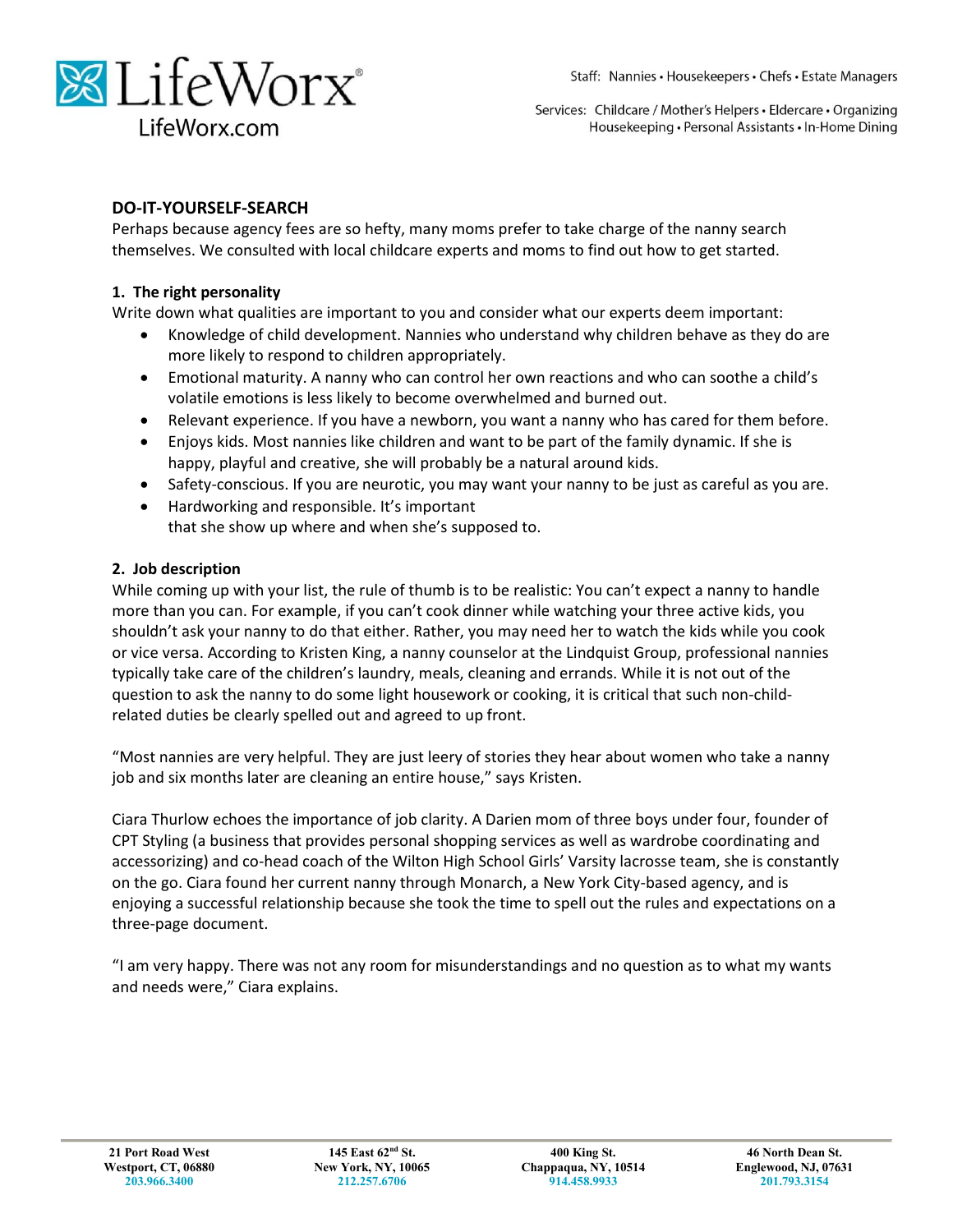

#### **3. Cast a wide net**

Some moms place ads at job boards at local universities and nursing schools. Others advertise in local newspapers or on nanny websites. Sometimes finding a great nanny is done through e-mailing your network of friends, family, neighbors and school connections. When networking, you may discover that a wonderful nanny is becoming available soon because her family doesn't need her anymore (the kids are in school or mom stopped working). Or you may have the good fortune of benefiting from a connection's recent nanny search: She may have talked to someone that wasn't quite right for her, but is ideal for you.

#### **4. The interview**

Once you have found some viable candidates, you can prep for the interview process. You don't have to invite anyone to your home if you aren't comfortable with it. You can meet at a coffee shop or another spot of your choice. Some general tips on managing the interview process:

- Pay attention to the candidate's eye contact and body language. If she can't look you in the eye or seems fidgety, she may not be telling the truth.
- Ask her how she would handle scenarios such as a fussy baby or a temper tantrum.
- Make sure that she is truly interested in child development and is willing to continue her professional development.
- Be rigorous when asking about gaps in work history or job-hopping. Note any excuses the candidate makes.

Have her provide as many work references as possible and get back to you promptly with any contact information she doesn't know offhand.

#### **5. References**

It helps to write down what's important to you and your family before calling past employers. For example, if you want your children playing outside a lot, ask references about a candidate's activity levels and enthusiasm. When talking to former employers, remember that they are generally generous. Here's a compilation of what our safety expert James Hirtenstein, president of Manhattan-based babysafeamerica.com, and agency folks say you should listen closely for:

- Strong intangibles. The nanny should have demonstrated a history of being reliable, trustworthy and honest.
- Anything that suggests mediocrity if you are striving for excellence.
- What people say as well as what they are not saying.
- How the potential candidate manages stress.
- How the reference sounds on the phone. Do they sound very young or old, or possibly unfamiliar with the candidate?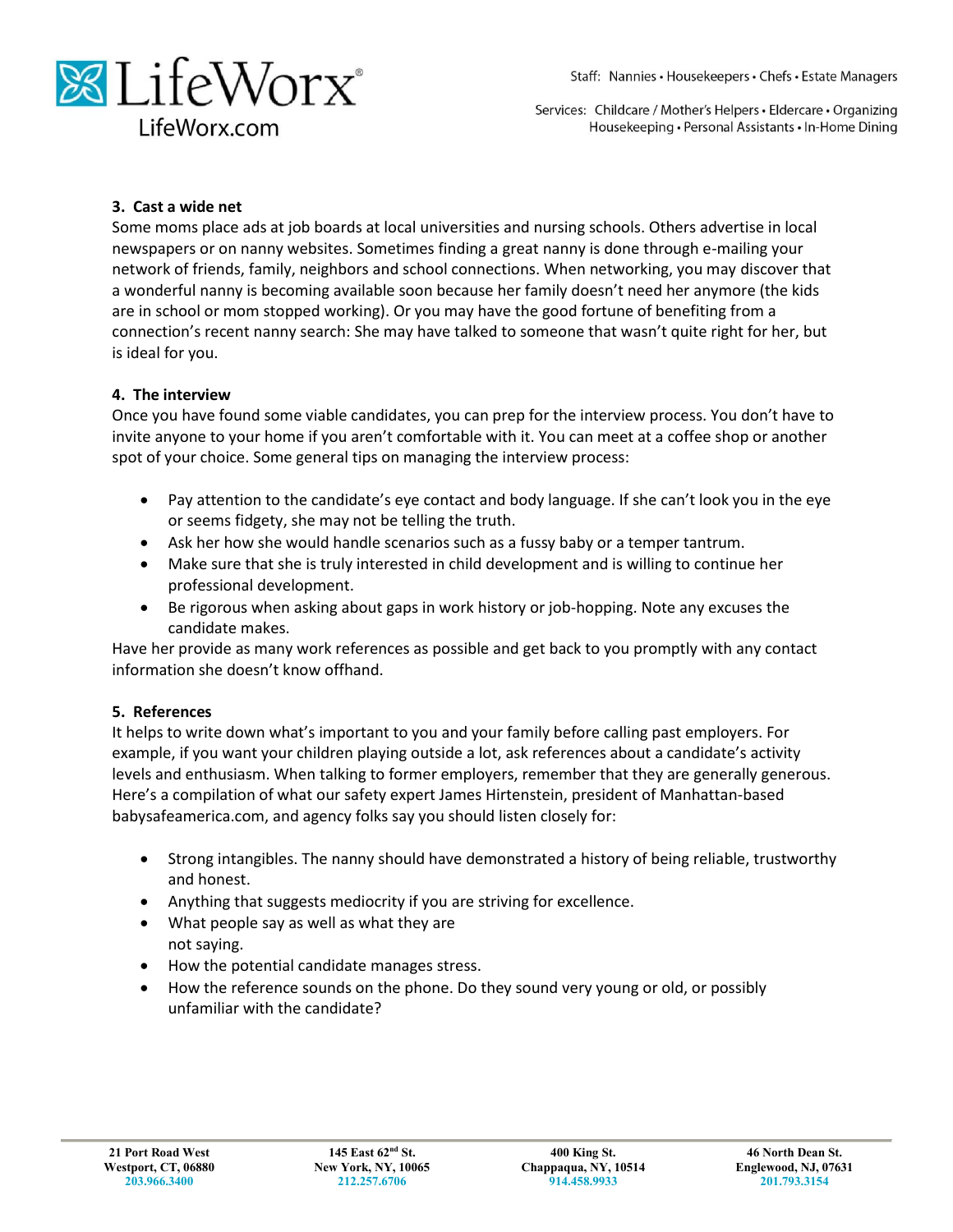



#### **WORKING GIRLS**

A busy working mom of three, Allison Haupt conducted her most recent nanny search without the help of an agency. The Darien resident, who holds down a demanding job as the director of Client Service at New Jersey–based Lord, Abbett & Co. and is also the proud mom of two girls under six and a baby boy, Allison found the most success using an e-mail network through her children's preschool, in addition to her network of family and friends.

"We ended up interviewing approximately ten nannies through that network," she says. "We found our first nanny through a family friend, and she worked with us for four and a half years. The search to replace her was extremely challenging and stressful. Through a neighbor's recommendation, we hired a woman who lasted only a month. Since then we've hired another nanny, and she has been great. Our nanny is integral to the success of our lives."

Despite their rigorous search efforts, Allison says they found their nanny through plain old luck. "My mom saw a woman, who looked very nice, walking with some children in her Rowayton neighborhood. Mom had seen her before and decided to ask if she knew anyone looking for a job. This nice woman bumped into her friend later that day. This friend had a job but was looking for a change. We hired the friend, and the rest is history. The kids love her. We know the children are happy and well cared for, and that's most important."

## **SO MANY KIDS, SO LITTLE TIME**

In addition to bustling dual-income families, many families in this area seek out professional childcare because they have a lot of kids.

**Agrawal says many of LifeWorx's requests are from moms who say they simply lack time. "The family size is becoming larger in our community. Many families that we serve have three to five children. Even when mom is full-time with the children, she needs a clone of herself to drive some of the children to activities," he explains. Stay-at-home moms need to find a nanny who is easy to be around, happy to pitch in and willing to follow mom's lead. A nanny of a work-outside-the-home mom would probably need to be more self-directed.**

Westport mom of three kids under seven, Finley Shaw struck nanny gold on craigslist.com. She and Belinda, her nanny, exemplify the hands-on, tag-team approach to child-rearing that multitudes of moms use on a daily basis. Finley describes a daily itinerary: "My day with the nanny starts around 7:30 a.m. Belinda will get my two-year-old dressed, then help with breakfast for the other two. I make the lunches while she gets the kids in coats and shoes. Then I gather the homework and we leave the house around 8 a.m. I take the three kids with me so Belinda can clean up breakfast, make the beds and do the laundry. I come back around lunchtime and either she or I feed the youngest. Then I leave to pick up my middle child at 1:30. Belinda stays home while the baby naps and usually watches TV or takes a nap herself. I am out doing various errands or play dates with my middle child until we pick up the sevenyear-old at 3:30. I'm home around 4 p.m. with the two big kids. Belinda wakes up the baby and plays with the kids for an hour while I fix dinner. After dinner, she will start the bath and I will clean up the kitchen."